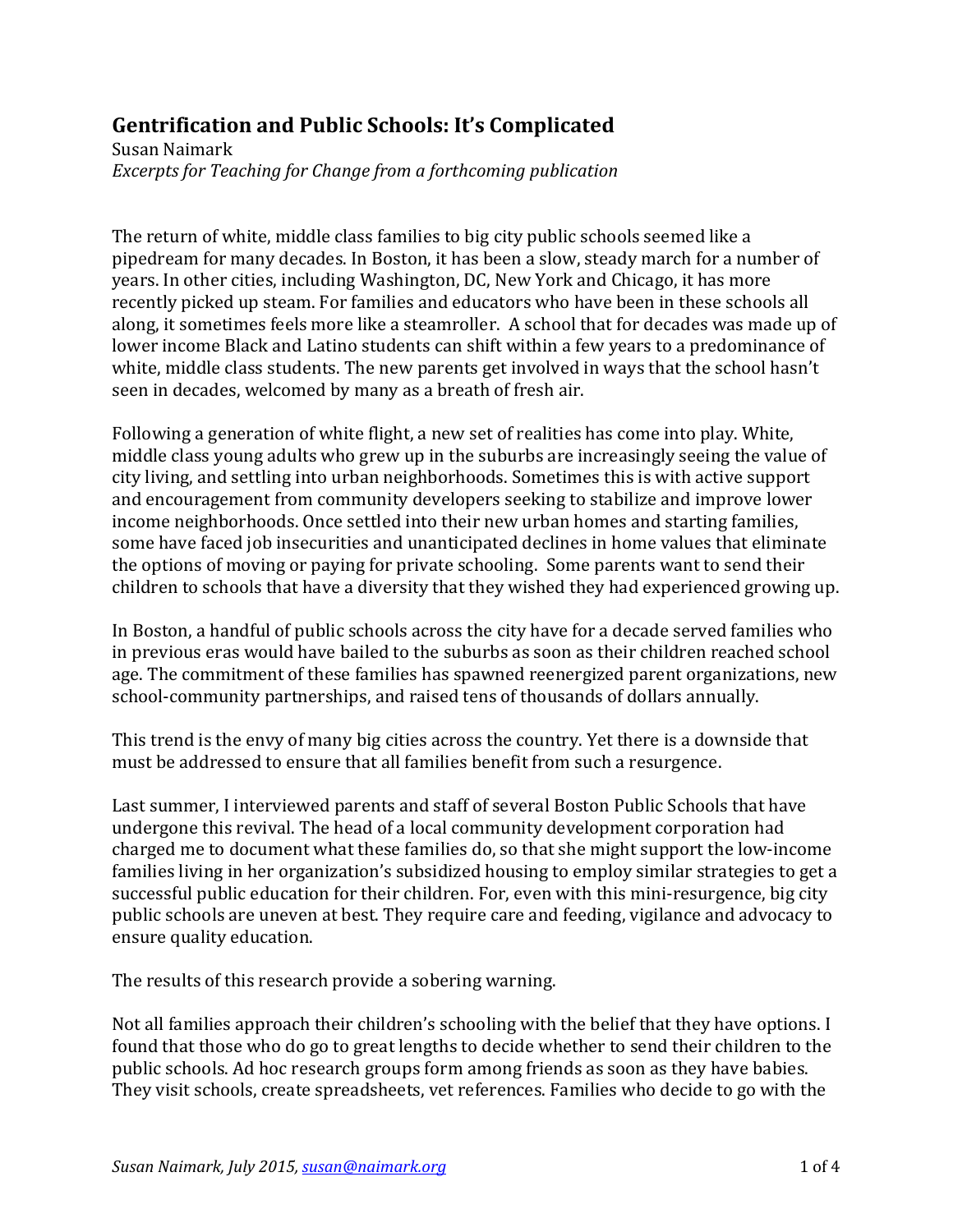public schools then enroll their children together, resulting in a support group to navigate the complexities once they are in the door. Frequently, they are not shy about meeting with the school principal with their demands before their children ever set foot in the school.

Every family could benefit from such a support group and such advocacy. Yet both tend to stay within the networks who know each other upon entry.

\* \* \*

For many Blacks and Latinos raised in Boston, childhood memories still sting of school bus rides across town met with racial violence during the volatile era of court-ordered desegregation in the mid-1970s.

In short, barriers for low-income immigrant families and families of color to the activism deployed by white, middle class families stem from an array of factors: not just lack of time or know how, but distrust and discomfort with the system. Often, these factors include accumulated experiences where people in *their* networks were not treated with the respect and deference afforded white, middle class families.

This difference in engagement is too often blamed on the deficits of low-income families and families of color. At least as often, it stems from the shortcomings in the way our institutions have treated them compared to white, middle class families. I have heard endless stories from parents of color who are brushed aside by school secretaries, told by teachers that their sons have ADHD and need to be put on drugs, and had their children kept back when their academic performance warranted them being pushed ahead. As a white parent, I never experienced any of these things. And I might not have taken such stories seriously if I hadn't heard them repeatedly, across the city and across the country. Research studies bear out these patterns.

So what does this have to do with the returning middle class families?

Of course, we want to encourage middle class families to invest in urban neighborhoods and the public schools that come with them. Their activism typically contributes to expanded school offerings, new equipment, upgraded playgrounds – resources that all schools deserve. Their demands can bring needed attention and accountability to school problems.

\* \* \*

At one community discussion about the Boston Public Schools, a white professional stood up and waxed about how he and his friends were sending their children to the local public school, and how it had improved as a result. "For who?" I asked. "Did test scores improve because of a change in who was attending the school, or did they go up for *all* students?" His answer was, "I don't know. I hadn't thought about that."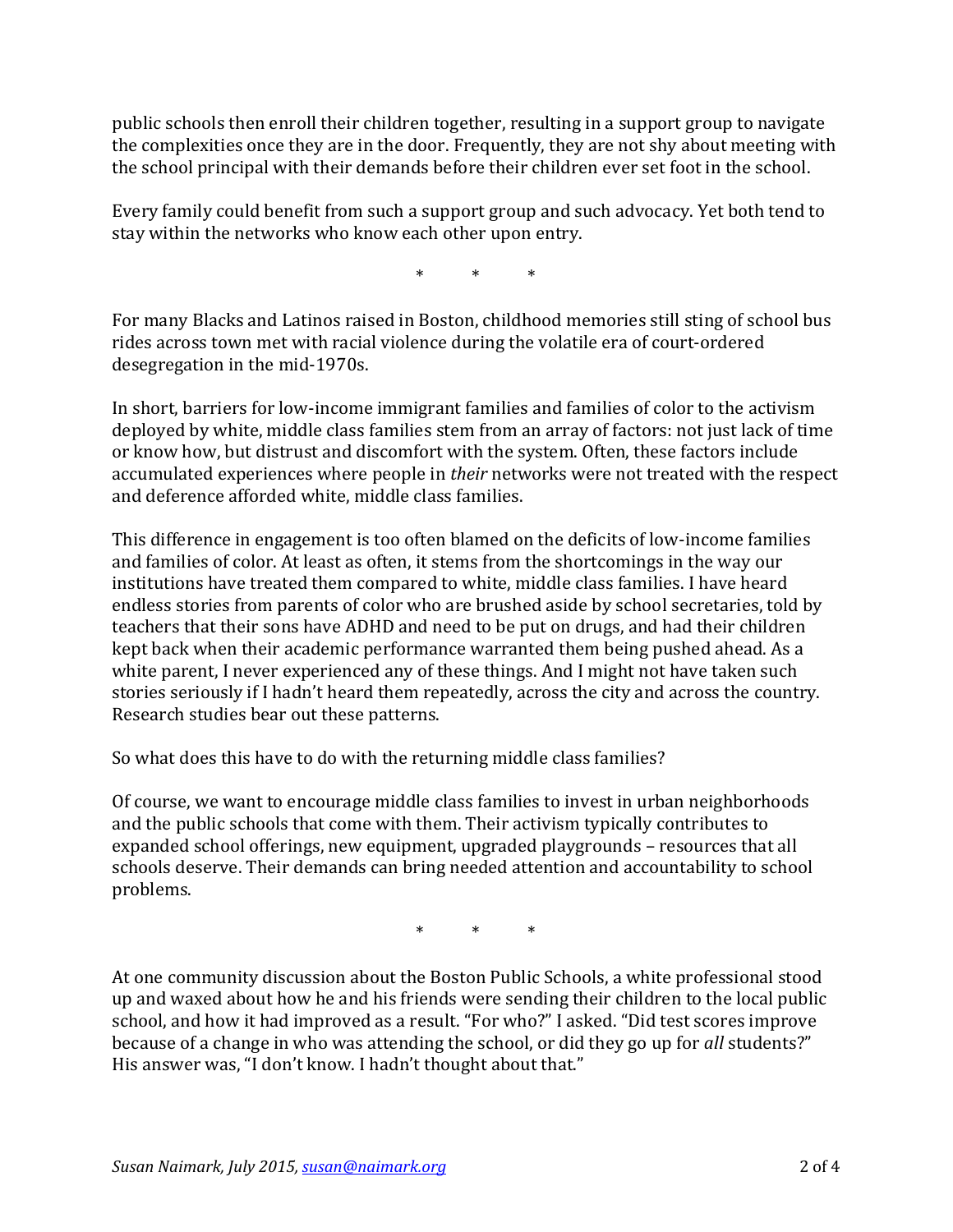This is an example of one way that the return of the middle class can be problematic. Test scores go up, and the appearance of success takes the pressure off of the school to address the underlying barriers for low income students and students of color. These barriers often include curriculum that does not connect to the reality of such students, a school culture that denigrates their home culture (whether consciously or unconsciously), discipline that disproportionately singles them out, and a general attitude that their families are not assets, but liabilities to be kept at arm's length. The white, middle class families "fit in" more readily to a system that values their culture and problematizes others.

New families use their professional skills and political clout to bring in resources and hold schools accountable. At what cost, and for whom? Organizers working with public schools in Boston and Washington, DC describe eerily similar dynamics, where the activism of the new parents has undermined existing systems that supported lower income families. A monthly morning coffee and discussion group that attracted Spanish-speaking parents is suddenly supplanted by a highly organized, more traditional parent organization of professionally educated parents. Less formal structures that have provided lower income parents of color with a voice and support network find themselves marginalized by the better organized groups. They no longer get the attention of school leadership and don't feel welcomed by the new organizations due to a vast cultural gap that neither side fully understands.

\* \* \*

## **Cross Race Dialogues**

These challenges can be addressed, but first must be named. In Boston, the YWCA facilitates Community Dialogues on Race and Ethnicity in schools across the city, providing a safe container for holding such conversations. Over the past five years, the Boston YWCA had held Dialogues in eight Boston schools, engaging 240 parents/caregivers, teachers and school administrators. In each school, a racially and ethnically diverse group of 15 to 25 people agrees to meet for five facilitated sessions. The focus is on building understanding across difference, identifying the ways in which race and ethnicity impact the school and actions that can address identified issues.

"I would have never considered joining the [parent organization] board." This was the opening perspective of one parent of color who participated at the Roosevelt School. A year later, she became the parent organization co-chair.

The Roosevelt K-8 School has held four Dialogue series over the past five years, and is where the greatest impact can be seen. The school has closed the racial achievement gap. While the dialogues by themselves did not close this gap, the YWCA attributes the success at the Roosevelt to the number of years they have been at it. Each year's cohort meets and builds upon the work of prior years' participants. Over time, this has created a critical mass of people and actions that have led to a true culture shift within the school. The dialogues have enabled parents and staff to be more thoughtful and strategic about identifying inequities and their root causes. For example, when they identified the lack of diverse